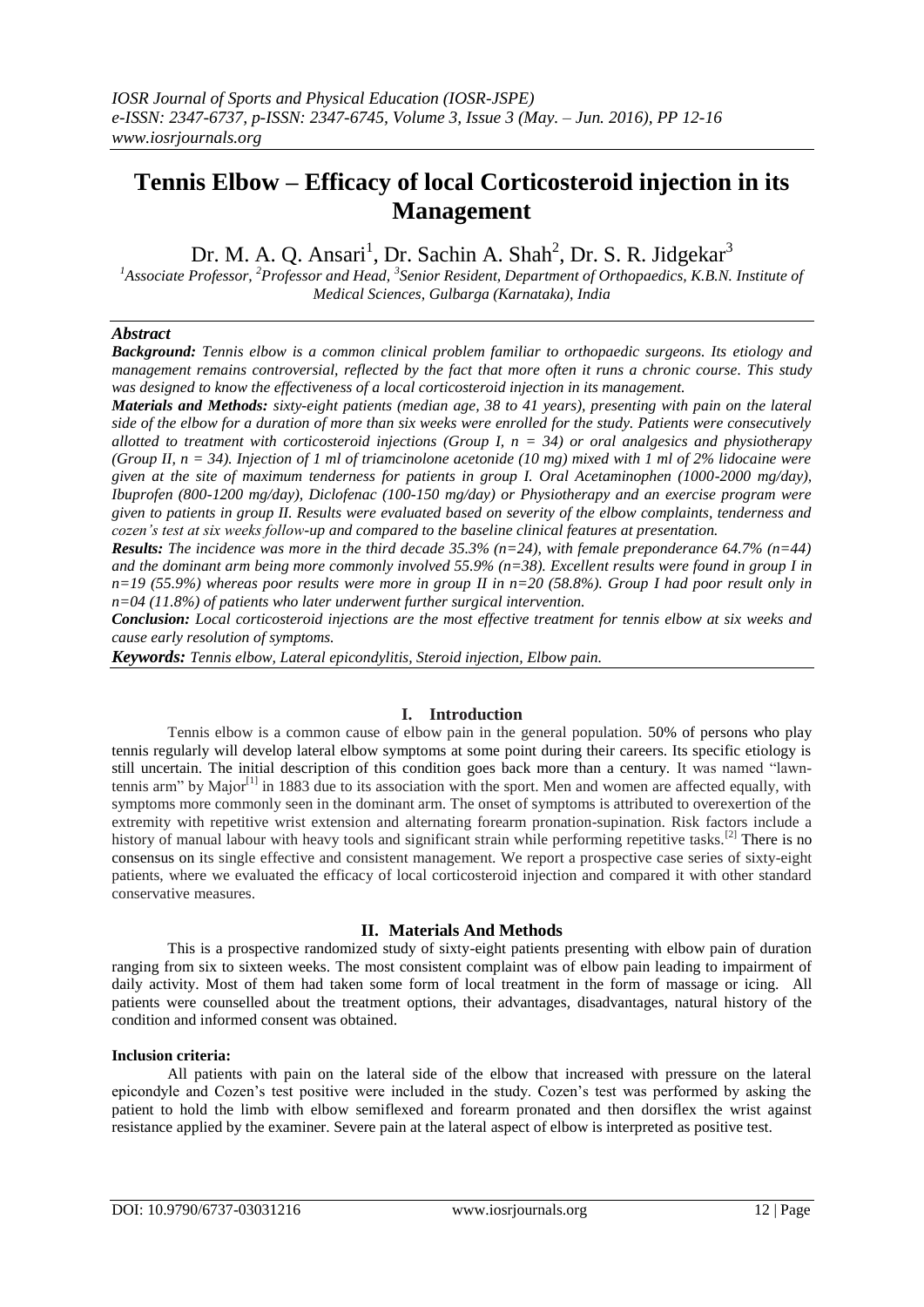#### **Exclusion criteria:**

Patients with duration of pain less than 6 weeks, elbow deformities, musculoskeletal or neurological disorders, history of treatment with corticosteroids or contraindications to corticosteroids were excluded.

#### **Treatment Modality:**

Group I, Corticosteroid group (n=34): Injection of 1 ml of triamcinolone acetonide (10 mg) mixed with 1 ml of 2% lidocaine were given at the site of maximum tenderness.

Group II, Conservative group (n=34): Patients were advised oral analgesic anti-inflammatory drugs like Acetaminophen (1000-2000 mg/day), Ibuprofen (800-1200 mg/day), Diclofenac (100-150 mg/day) or local application of ointment without massage along with rest in a brace. Physiotherapy in the form of pulsed ultrasound, deep friction massage and an exercise program were given.

#### **Follow-up:**

Patients were reassessed at the end of two and six weeks. Results were evaluated at the end of six weeks based on the criteria as in **Table 1**.

| <b>Table 1.</b> Chiena for evaluation of Results |             |                   |              |  |
|--------------------------------------------------|-------------|-------------------|--------------|--|
| <b>Result</b>                                    | Pain        | <b>Tenderness</b> | Cozen's test |  |
| <b>Excellent</b>                                 | Nil         | Nil               | -ve          |  |
| Good                                             | Nil         | Deep              | -ve          |  |
| Poor                                             | $+ve / -ve$ | Superficial       | $+ve$        |  |

**Table 1:** Criteria for evaluation of Results

## **III. Results**

A total of 68 patients participated in the study of which 24 (35.3%) were male and 44 (64.7%) were female (**Table 2**). The condition is found to be more common in the age group of 30-39 years followed closely by 40-49 years, indicating high prevalence in third and fourth decade (**Figure 1**). Right side was affected in 55.9% (n=38) of patients and left side in 44.1% (n=30) of cases (**Table 3**), may be due to the fact that most of the people are right handed and tend to use their right hand more than their left (**Figure 2**). Result evaluated at the end of 6 weeks reveal excellent results in 55.9% (n=19) of group I patients, whereas only 14.7% (n=05) were excellent in group II (**Table 4**). 32.3% (n=11) had good results and only 11.8% (n=4) had poor results in group I, whereas 58.8% (n=20) had poor outcome from group II (**Figure 3**) and required other methods of treatment after 6 weeks of follow-up. Most of them were treated with local steroid injection after conclusion of the study.

**Table 2:** Age and Sex distribution of the study population

|                                       | Male       | Female     | <b>Total</b> |
|---------------------------------------|------------|------------|--------------|
| $\frac{\text{Age(yrs)}}{\textless}30$ | 01         | 09         | 10           |
|                                       |            | 12         | 24           |
| $\frac{30-39}{40-49}$                 | 08         | 14         | 22           |
| $\geq 50$                             | 04         | 09         |              |
| <b>Total</b>                          | 24 (35.3%) | 44 (64.7%) | 68 (100%)    |



**Figure 1:** Age and Sex distribution of the study group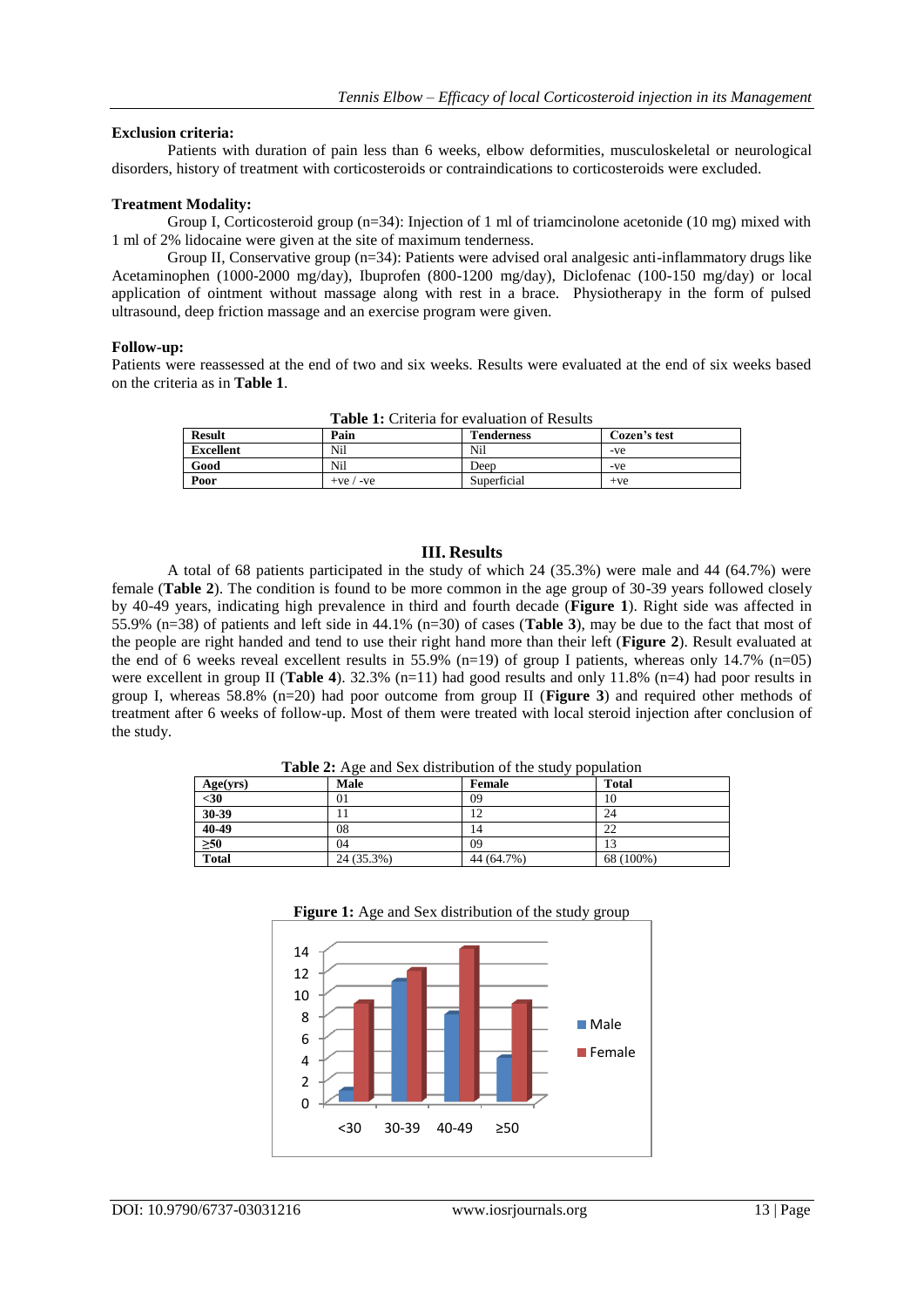| <b>Table 3:</b> Side distribution |        |        |              |  |  |
|-----------------------------------|--------|--------|--------------|--|--|
| <b>Side</b>                       | Male   | Female | <b>Total</b> |  |  |
| Right                             | $\sim$ | 25     | 38           |  |  |
| Left                              |        | 19     | 30           |  |  |
| <b>Total</b>                      | 24     | 44     | 68           |  |  |





**Table 4:** Results of both groups compared

| <b>Result</b>    | Group I No. $(\% )$ | Group II No. $(\%)$ |
|------------------|---------------------|---------------------|
| <b>Excellent</b> | 19(55.9)            | 05(14.7)            |
| Good             | 11(32.3)            | 09(26.5)            |
| Poor             | 04(11.8)            | 20(58.8)            |
| <b>Total</b>     | 34 (100)            | 34 (100)            |

**Figure 3:** Results of both groups compared



# **IV. Discussion**

Tennis elbow is a common source of morbidity in tennis players as well as the general population. The term "Tennis elbow" is a too restricted title since it can occur very commonly in patients who have never played tennis. It occurs in response to the stress of overload and overuse. The repeated pronation-supination motion is apparently more important than the strength used to do the movement. Most patients with lateral epicondylitis will improve over time. Approximately 80% report symptomatic improvement at one year.<sup>[3]</sup> Poor prognostic factors include manual labour, dominant arm involvement and long duration of symptoms. [4]

The sources of pain generation in tennis elbow are varied. Both intra  $[8\cdot 10]$  and extra-articular structures may be responsible for symptoms. Refractory tennis elbow can be caused by compression of Posterior interosseous nerve in radial tunnel.<sup>[5]</sup> Increased activity of extensor carpi radialis brevis muscle, <sup>[6]</sup> and increased levels of the excitatory neurotransmitter  $^{[7]}$  are demonstrated.

Clinical Features include pain over the lateral aspect of the elbow exacerbated by activities involving active wrist extension or passive wrist flexion with the elbow extended (Cozen"s test). Maximal tenderness occurs slightly anterior and distal to the lateral epicondyle. It is rarely associated with swelling, erythema or warmth. Magnetic resonance imaging may demonstrate ECRB origin to be separated, thinned, or partially or completely torn.<sup>[11]</sup>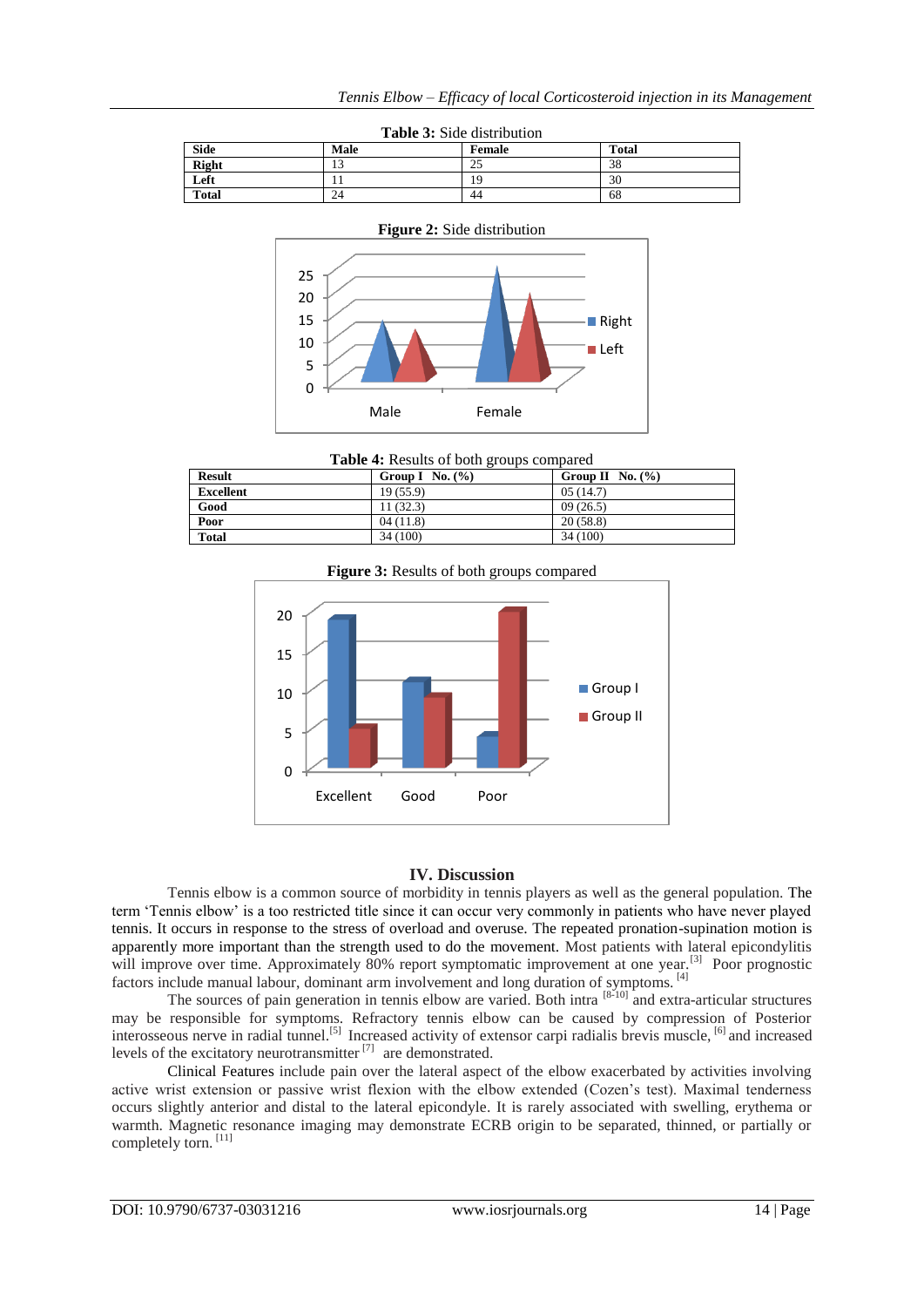#### **Differential Diagnosis:**

- Radial tunnel syndrome
- Osteochondritis dissecans of capitellum
- Radial head arthrosis
- Lateral compartment arthritis
- Posterolateral elbow instability
- Posterolateral elbow plica
- Cervical radiculopathy
- Shoulder periarthritis

#### **Management:**

The most effective mode of therapy and treatment duration remains controversial.

*Rest and Nonsteroidal Anti-inflammatory Drugs:* Although lateral epicondylitis is characterized as a noninflammatory condition, NSAIDs may relieve pain from associated synovitis or acute inflammation in the surrounding supportive adipose, connective, and muscle tissue. [12] Rest relieves tendon strain and provides time for tendon healing.

*Physical Therapy:* Stretching of the extensor origin, ultrasound therapy, iontophoresis, electrical stimulation, soft-tissue mobilization, friction massage are other modalities of physical therapy.

*Steroid Injection:* Many studies have evaluated the efficacy of steroid injection versus NSAIDs and placebo. After a brief period of post injection discomfort, pain relief during early follow-up (5 days to 6 weeks) has been shown to be significantly better in the steroid group than in all others.<sup>[13]</sup> However, at longer followup (12 weeks to 12 months), results of those who received steroid injection were the same as those of the other treatment groups. Potential explanations for this are that the injections may have weakened the tendon itself or that the patients may have further aggravated the tendon during the relatively painless period early after the injection. [14] Altay et al found no difference in outcomes at one year when lidocaine injection (60 patients) was compared with lidocaine and steroid injection into the extensor origin  $(60 \text{ patients})$ . [15]

Local corticosteroid injection is proved to be superior to Cyriax treatment, with a maximum of three injections during a period of one year. [16] Common side effects include skin depigmentation and fat atrophy. Steroids have also been shown to decrease collagen production as well as tenocyte replication.<sup>[17]</sup> Common extensor tendon rupture is also reported especially with repeated injections.<sup>[18]</sup>

#### *Other Modalities:*

- Botulinum toxin injection.<sup>[19]</sup>
- Autologous blood injection.<sup>[20]</sup>
- Platelet rich plasma (PRP) injection
- Arthroscopy offers several advantages as it allows intra-articular examination for other pathology and permits a shorter postoperative rehabilitation period and an earlier return to work when compared to open procedures.[9]
- Surgical debridement is indicated in the 5-10% of patients when functional disability and pain persist even after 6 to 12 months of nonsurgical management.

# **V. Conclusion**

As a whole to conclude from our study, considering factors such as cost and time lost from work, a local Steroid injection for pain relief at acute presentation appears to be the best method to treat tennis elbow rather than an oral or physical approach.

#### **References**

- [1]. Major HP: Lawn-tennis elbow. BMJ 1883;2:557.
- [2]. Haahr JP, Andersen JH: Physical and psychosocial risk factors for lateral epicondylitis: A population based case-referent study. Occup Environ Med 2003;60:322-329.
- [3]. Binder AI, Hazleman BL: Lateral humeral epicondylitis: A study of natural history and the effect of conservative therapy. Br J Rheumatol 1983; 22:73-76.
- [4]. Haahr JP, Andersen JH: Prognostic factors in lateral epicondylitis: A randomized trial with one-year follow-up in 266 new cases treated with minimal occupational intervention or the usual approach in general practice. Rheumatology (Oxford) 2003;42: 1216- 1225.